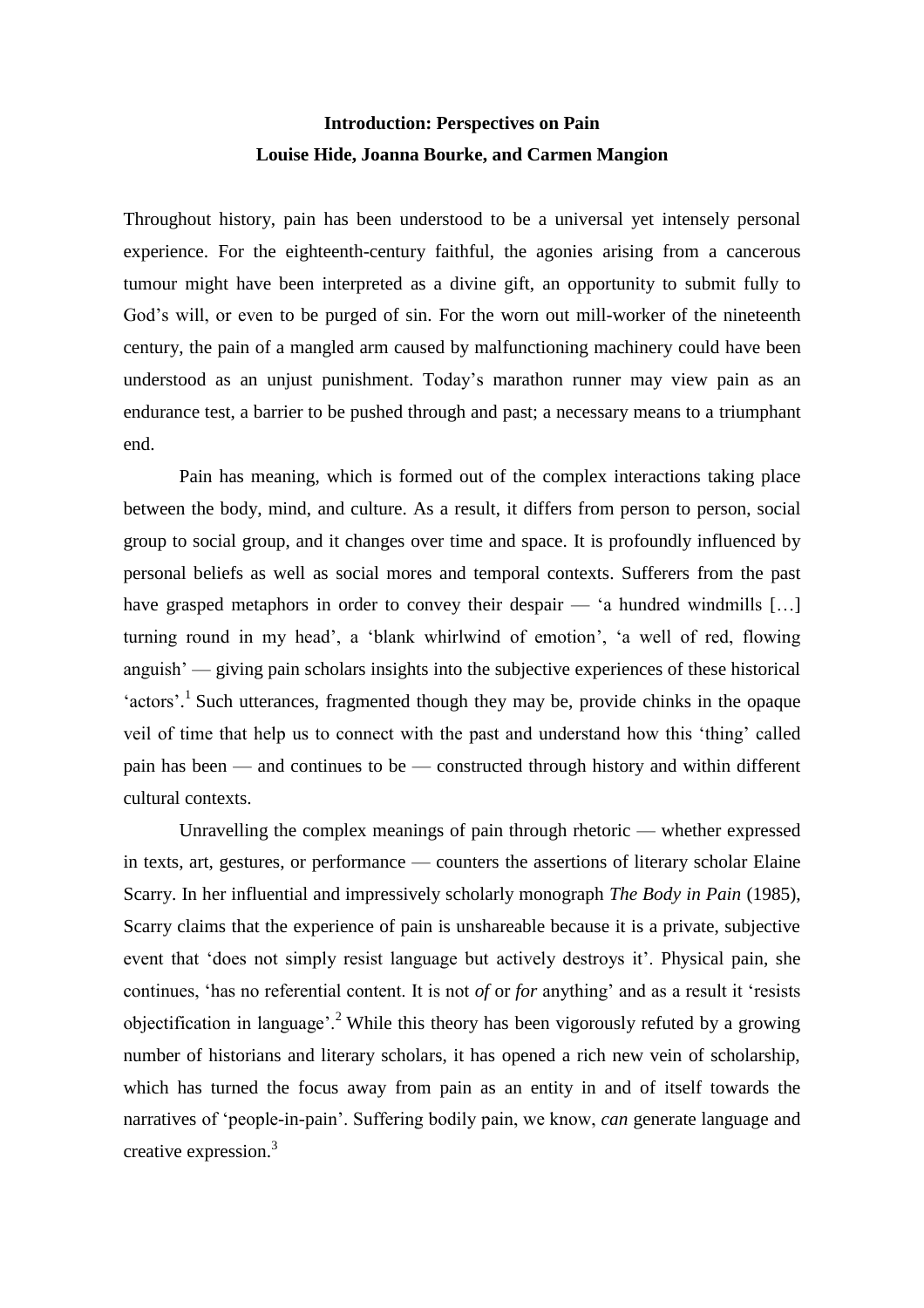Scarry's incursion into pain territories was followed ten years later by the publication of Roselyne Rey's *The History of Pain* (1995). Rey took a long view, studying concepts from Graeco-Roman times until the 1950s. Concentrating primarily on changing scientific ideas around pain, the resulting monograph can seem somewhat narrow and onedimensional.<sup>4</sup> By contrast, literary critic Lucy Bending has examined change over a far shorter time period and produced a more layered and nuanced monograph on pain in the late nineteenth century*.* 5 *The Representations of Bodily Pain in Late Nineteenth-Century English Culture* (2000) draws on literary and medical texts, as well as religious tracts, to illustrate how, while bodily pain is generally considered to be a sensation shared universally by all, it is experienced and communicated differently by each individual, depending on their position in society and the cultural context within which they exist.

The most recent historical monograph to be published on pain is Javier Moscoso's *Pain: A Cultural History* (2012), which sets out to reveal processes grounded in the arts, science, and in legislative practices that have shaped the cultural meaning of pain experiences from the Renaissance to the present day.<sup>6</sup> Through an analysis of art and written narratives, Moscoso's book emphasizes the performative nature of pain as it is enacted in, for example, the torture chamber, the sick bed, and the operating theatre. This long pain drama twists and turns between the central actor, who is the person in pain, and the sympathetic or impassive onlooker, as each seeks to inculcate pain with meaning and value.

At the Birkbeck Pain Project, we are building on this body of scholarship by examining narratives of pain left both by pain sufferers and witnesses from the mideighteenth century to the present day. By analysing the language used to describe and express the sensation of pain within contemporaneous discourses, we can further our understanding of its subjective experience and cultural construction. Joanna Bourke (Principal Investigator) began the process of setting out the Project's perimeters in her first published essay that specifically addresses the topic, 'Pain and the Politics of Sympathy, Historical Reflections,  $1760s$  to  $1960s'$  (2011).<sup>7</sup> She has subsequently deepened her analysis of pain narratives, examining them within a new theoretical perspective of pain as a 'type of event', as a *way* of being-in-the-world. Pain events are unstable, she argues. They are historically constituted and reconstituted in relation to language systems, social and environmental interactions, and bodily comportment. Crucially, pain is not an intrinsic quality of raw sensation; it is a way of perceiving an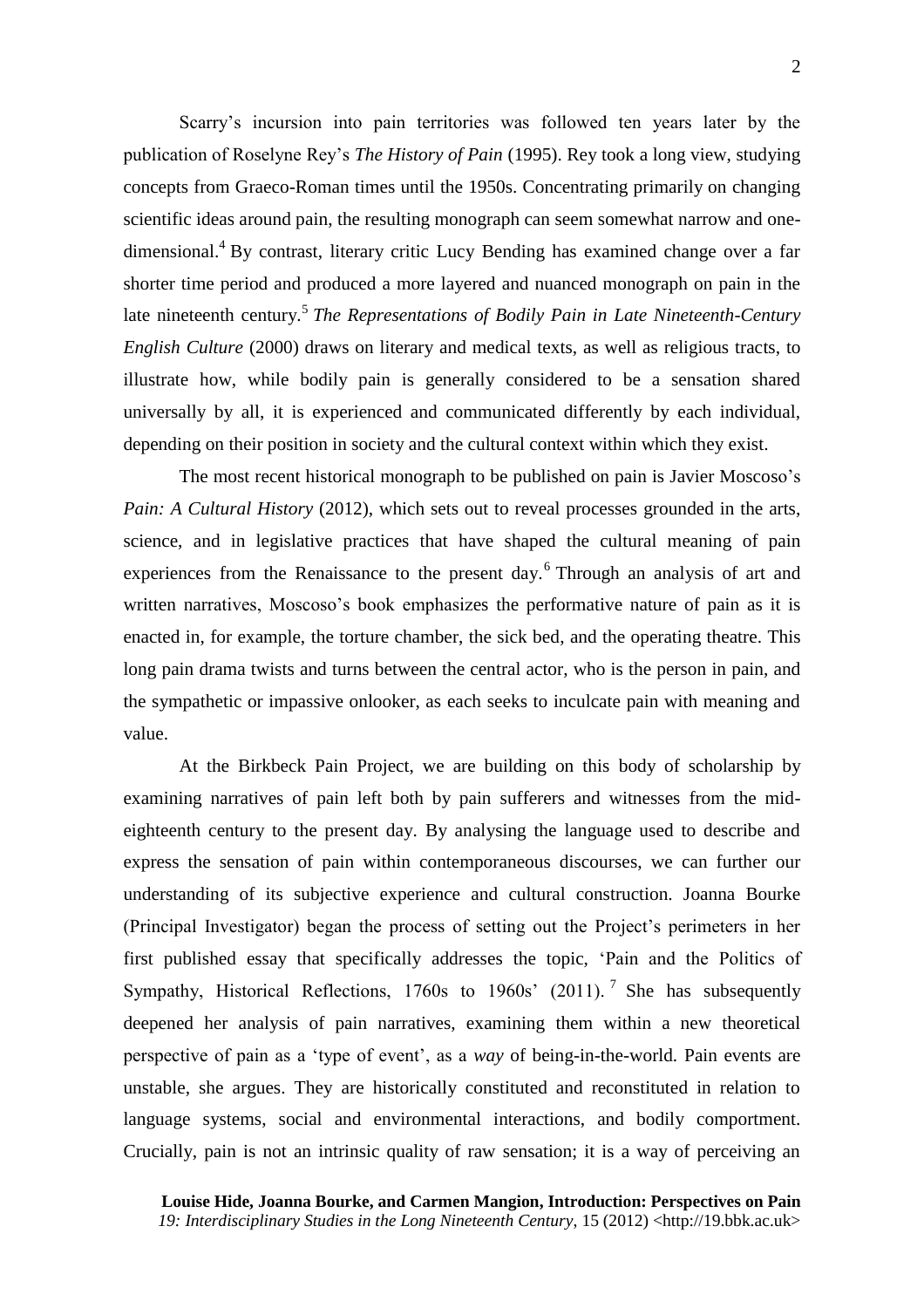experience. Pains are modes of perceptions: they are not the actual injury or noxious stimuli, but the way we evaluate the injury or stimuli. The historical question becomes, therefore: how has pain been *done* and what ideological work do acts of being-in-pain seek to achieve? By what mechanisms do these types of event change? $8$  This argument makes it clear that, although the Project's starting point is the contorted body, any attempt to separate somatic from psychological suffering is futile. The two are mutually inclusive, constantly reconstituting and redefining each other.

#### **I**

### **Body, Mind, and Culture**

This issue of *19* has channelled our attention into the long nineteenth century. Some contributors have focused on rhetorical expressions of pain, while others have examined changing attitudes, primarily within the scientific and medical worlds. All probe beneath the surface to deepen our understanding of the meaning, utility, and 'value' of pain, collectively demonstrating a distinctive shift in the role of suffering during this period. The earlier belief that pain was a gift from God, providing a natural warning mechanism to protect the body from danger, as well as discouraging sin and crime through physical punishment, was, according to Lucy Bending, subsumed by a new concept of pain as an unwanted entity to be alleviated and treated (Bending, p. 2). While we agree broadly with this claim, we believe that the mid- to late nineteenth century accommodated *both* religious and scientific discourses, which were in a state of flux in many as the suffering individual constantly renegotiated one with the other. For example, the idea of pain as warning mechanism was illustrated by René Descartes in his well-known drawing 'The Path of Burning Pain' during the late seventeenth century, but continued to influence mind-body theories during the nineteenth century. **Joanna Bourke** has chosen this as the first of seven art works in 'The Sensible and Insensible Body: A Visual Essay' to demonstrate how the translation of pain into tangible images brings it into the public consciousness, raising the spectre of bodily suffering as being virtually intrinsic to the human condition.

At the turn of the nineteenth century, when pain was believed to have a strong social function in terms of extracting 'truth' through torture or dealing with errant behaviour through physical punishment such as flogging, debates around the humanity of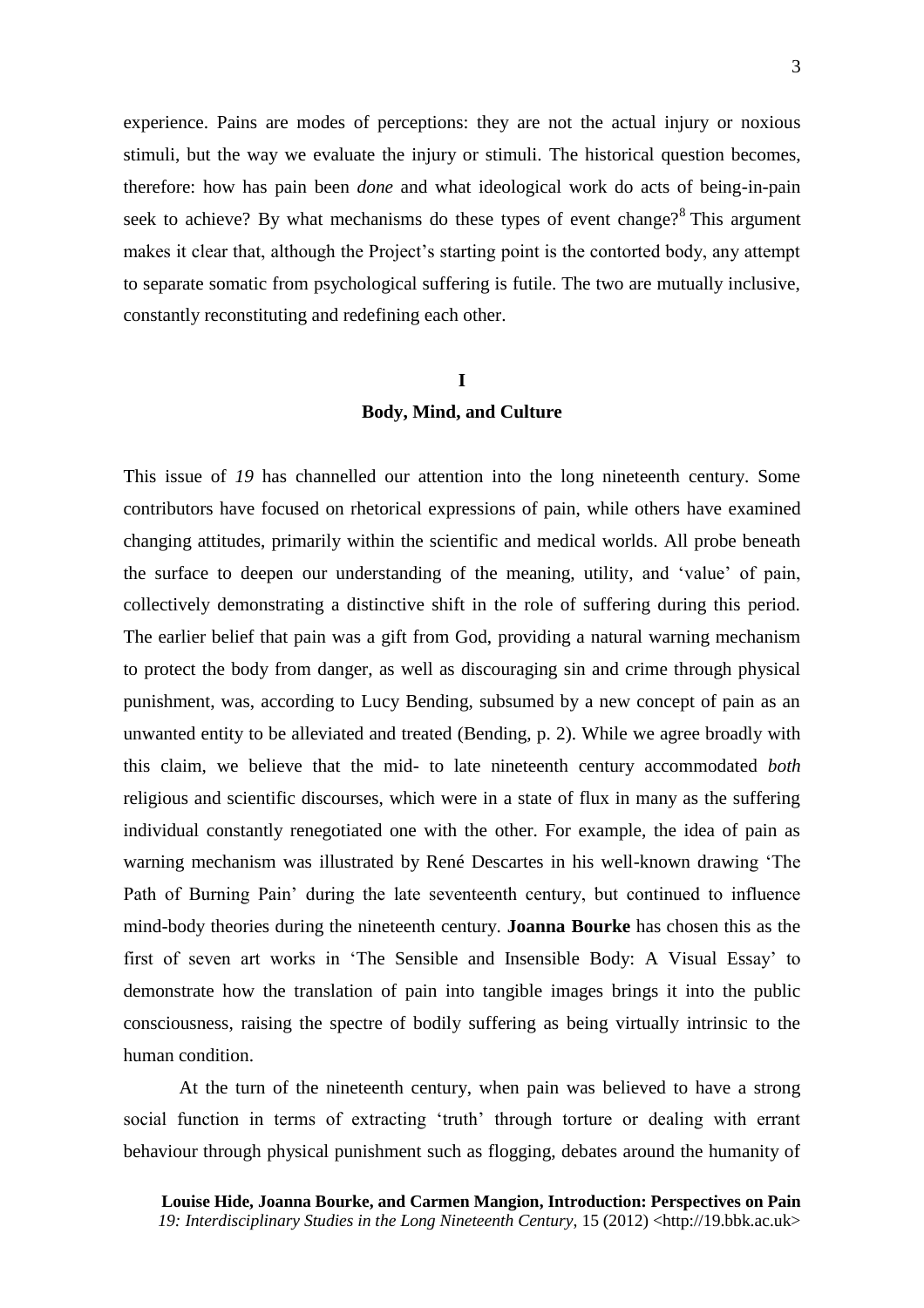such methods were fomented. **Jeremy Davies** brings this into sharp focus in his essay on Jeremy Bentham who defended the use of torture for interrogational reasons, despite his ambivalence as to whether or not physical pain really could exert irresistible control over its victim's will. A central theme running through this piece charts the transformation in Bentham's theory of torture during the latter decades of the eighteenth century and its implications for Bentham's wider philosophical work. Indeed, it is fascinating to read how Bentham's utilitarian case for torture anticipated contemporary arguments that are still being debated.

To this day, pain continues to play a powerful role in many of the world's religions. While Christian justifications for pain were challenged during the nineteenth century, they remained useful for many adherents (Bending, pp. 52–81). **Carmen Mangion** explains a number of shifts in the religious discourse on the utility of pain: for example, martyrdom stories and physical mortification were less relevant as models for Catholic understandings of pain. Drawing on the biography of a Catholic nun, Margaret Hallahan, who spent the last years of her life in excruciating pain before she died in 1868, Mangion explores how Christian, and particularly Catholic, ideas on the utility of pain and coping with pain were adapted to *unwanted* pain. Pain, she argues, contributed to Hallahan's public (as well as private) identity; her corporeal suffering and its meanings were intrinsic to her life story. Hallahan's painful illness was used to affirm her sanctity but also became an epistemological tool used to define, reproduce, and reify Catholic ideals of living with pain-filled unwanted somatic suffering.

The Hallahan biography was published a year after her death during a period that was witnessing the major scientific turn of the nineteenth century. A profound transformation was taking place from the earlier practice of humoral medicine, which allowed the person-in-pain to be viewed and treated holistically, to new theories that conceptualized the body as a mechanism. New specialisms emerged, focusing the gaze of the obstetrician or the neurologist on certain parts of the body, reducing the individual to little more than a single organ or system. Furthermore, the physician no longer had to rely on the questionable subjective accounts of his patients. Instead, new technologies were at his (and more rarely her) disposal, enabling him to base his diagnosis on objective facts, bringing about a shift from the person to the disease, from the 'suffering individual' to the medical 'case' (Bourke, 'The Art of Medicine', p. 2421).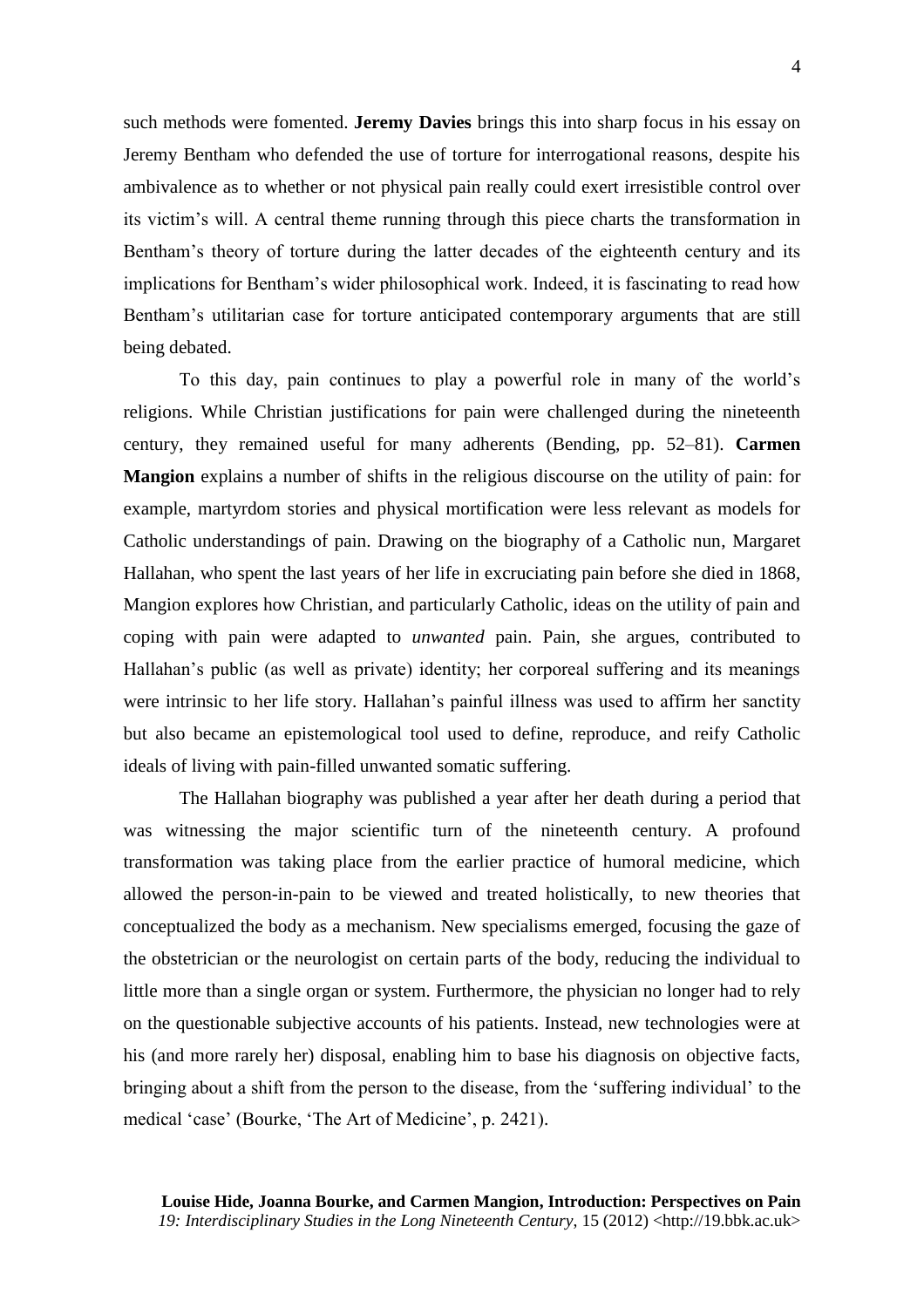In the latter half of the nineteenth century, pain was increasingly reduced within the scientific community to little more than a symptom of a disease or injury. As Bending explains, 'physiologists worked towards connecting the pain of the body with the body itself' (p. 1). Objectified and discussed as an entity in its own right, seemingly with agency, it was stripped of social or cultural meaning. As **Daniel Goldberg** has shown, whether or not chronic pain was believed to exist without the presence of an identifiable lesion in late nineteenth-century America is as contested an issue today as it was then. In his article, Goldberg explains that while chronic pain did become invisible to some physicians, others were highly aware of and sensitive to the suffering of their patients. Indeed, American neurologists believed that if a patient was in pain, a lesion must exist, even if they were unable to detect it. This is an important point, and a valuable contribution to current debates around the implications of lesion-less pain.

Arguably, the most significant development in surgery was the introduction of anaesthetics during the 1840s, emboldening surgeons to perform ever more complex and invasive operations that might previously have been too traumatic for the patient to bear. Ether and chloroform permitted the surgeon to cut at his own pace, the insensible body before him rendered passive and immobile, like a corpse (Bourke, 'The Art of Medicine', p. 2421). No longer required to endure the pleading screams of agony, and all that this implied, the surgeon's attitude towards pain inevitably changed in relation to shifting concepts of empathy, sympathy, and compassion. **Rob Boddice** explores the interplay of different species of compassion with regard to physiological practices in the final decades of the nineteenth century. Drawing on the lexicon from which ideals of late-Victorian compassion were formed, he illustrates their contested nature, demonstrating how physiologists developed their own concepts of compassion based on the theories of Darwin and Spencer. Within this purview, he examines the historical specificity of antivivisectionist compassion as well as ways in which pain in the laboratory was conceptualized, experienced, and managed ethically.

There is a vast nineteenth-century literature on pain, mainly written from clinical and scientific perspectives, but a great dearth of extant first-person pain narratives. This is particularly the case in respect of those written by people on the margins: the socially and economically disadvantaged who were often believed, on account of their class, 'race', and gender, to be less sensitive to pain (Bending, p. 4). **Mary Wilson Carpenter** demonstrates this point in her analysis of an evocative account of the cruel treatment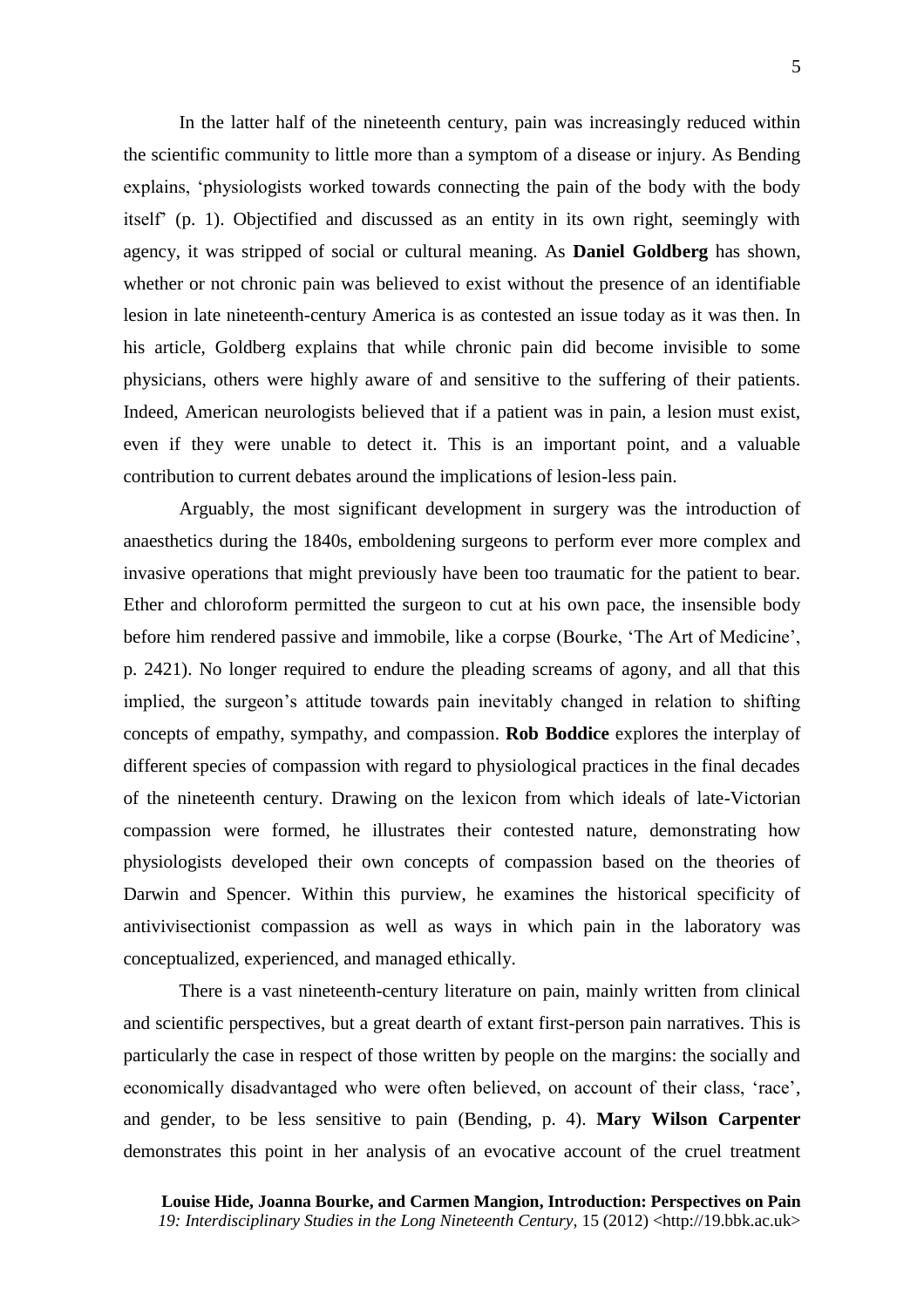imposed by a medical student on Margaret Mathewson, a young woman with tuberculosis who became a surgical patient of Joseph Lister at the Royal Infirmary of Edinburgh. Through a close comparative analysis of two texts, both written by Mathewson, Wilson Carpenter demonstrates how, rather than being silenced and submissive in her role as a charity patient, Mathewson confidently articulated her own pain narrative. Within it, she described how Lister not only encouraged her to play an active part in understanding and treating her own condition, but to find her own voice and report maltreatment by the sadistic dresser.

#### **II**

### **Mind, Body, and Culture**

While Margaret Mathewson's account provides an example of excruciating pain being inflicted by a brutal medical student, **Sarah Chaney** turns the focus towards those who inflict pain on themselves. Her article addresses the ways in which self-inflicted injury was understood during the late nineteenth century and argues that no clear distinction was made between bodily and mental suffering during this period. She traces the pathologization of self-inflicted injury from earlier philosophical approaches to a somatic model of self-mutilation that was advanced, in particular, by the German neurologist and psychiatrist Wilhelm Griesinger. To broaden the debate around how such injuries might have been understood, Chaney draws on records of asylum patients. During a period when insanity was increasingly believed to be grounded in physical aetiologies, it is not surprising that self-mutilation was seen as a response to physical, rather than emotional, pain. This somatic approach also permeated psychological models of self-inflicted injury developed by Richard von Krafft-Ebing in his concept of 'sexual anaesthesia', as well as William James's association of anaesthesia with the absence of emotion.

While many studies examine the psychological and cultural components of somatic pain, very few have focused on physical pain experienced by people with mental disorders. Chaney's research into self-mutilation is one example. Another is **Louise Hide's** work, which draws on delusional accounts in asylum case-books to gain a deeper understanding of the experience of pain in patients with tabes dorsalis, an agonizing form of tertiary syphilis. Hide bases her argument on the notion that some tabetic patients with mental symptoms experienced delusions that were misinterpretations of felt sensations.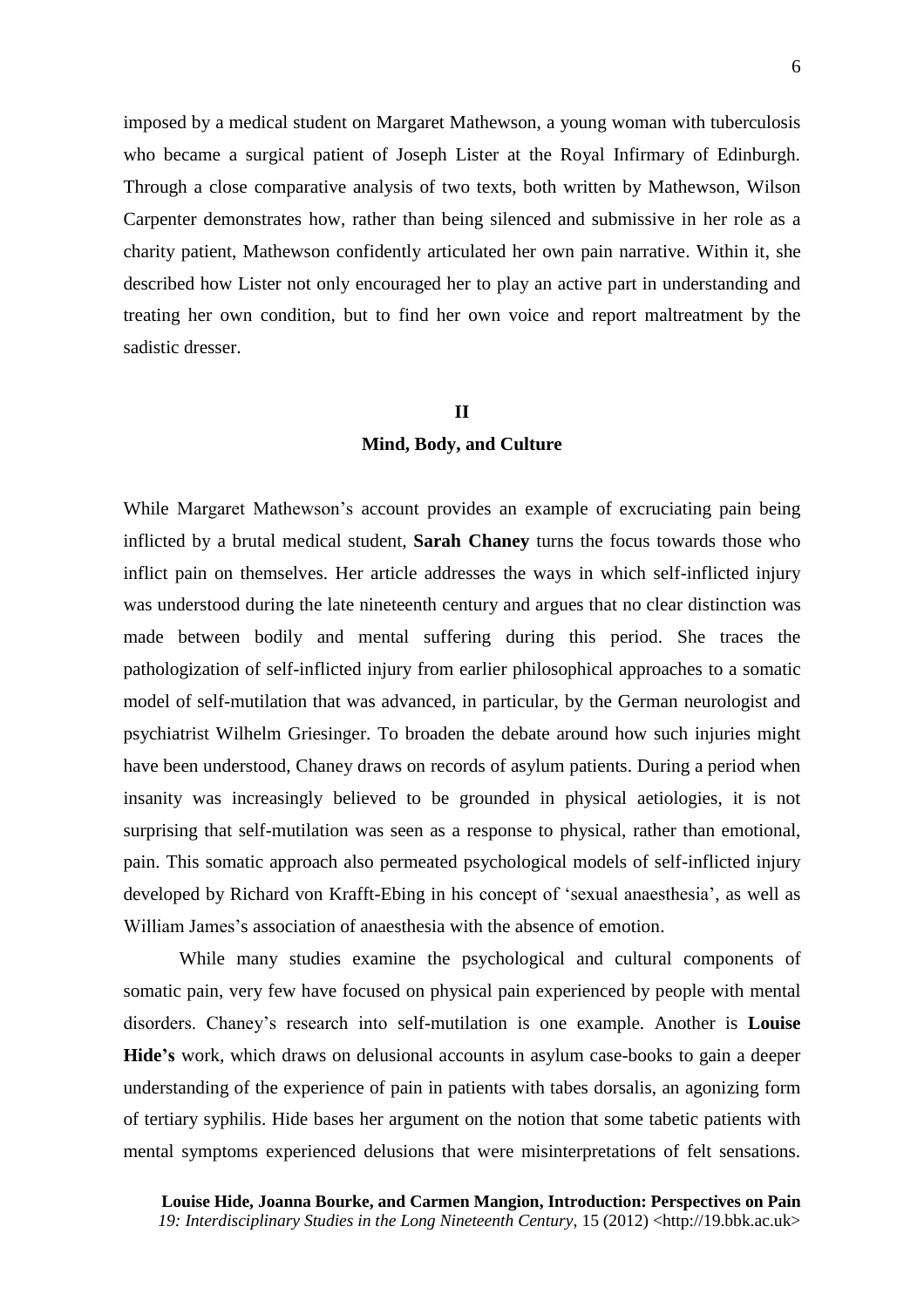Delusions are formed out of culturally constructed metaphors and, as such, Hide argues, can be read as pain narratives that provide invaluable insight into patients' subjective experiences of pain.

## **III**

#### **Conclusion**

In this issue of 19, we have set out to show how the understanding of pain — its uses, role, and function for the individual and society — changed dramatically over the nineteenth century. While there is no denying the existence of a biological component of pain in many cases — that all-important lesion — the experience of pain remains subjective and intensely cultural, too. Through ever-changing biomedical theories, socially constructed discourses, and the embodied consciousness, pain forges identities, and identities re-forge and reshape the felt experience of pain. Pain is a tightly interconnected and constantly shifting mesh of the physical, the psychological, and the cultural — continually reforming and redefining the person-in-pain.

 $\overline{a}$ 

<sup>3</sup> Numerous works providing a cultural perspective on pain have been written by scholars across disciplines. In addition to those already cited in this introduction, the following key texts are noteworthy: David Biro, *The Language of Pain: Finding Words, Compassion, and Relief* (New York: Norton, 2010); *Pain and its Transformations: The Interface of Biology and Culture*, ed. by Sarah Coakley and Kay Kaufman Shelemay (Cambridge, MA: Harvard University Press, 2007); Esther Cohen, *The Modulated Scream: Pain in Late Medieval Culture* (Chicago: University of Chicago Press, 2010); Esther Cohen, 'The Animated Pain of the Body', *American Historical Review*, 105 (2000), 36–68; Esther Cohen, 'Towards a History of European Physical Sensibility: Pain in the Later Middle Ages', *Science in Context*, 8 (1995), 47–74; Arthur Kleinman, *The Illness Narratives: Suffering, Healing and the Human Condition* (New York: Basic Books 1988); Ronald Melzak and Patrick D. Wall, *The Challenge of Pain* (London: Penguin, 1982); David B. Morris, *The* 

**Louise Hide, Joanna Bourke, and Carmen Mangion, Introduction: Perspectives on Pain** *19: Interdisciplinary Studies in the Long Nineteenth Century*, 15 (2012) <http://19.bbk.ac.uk>

We would like to take this opportunity to thank: the Wellcome Trust for funding the Birkbeck Pain Project; the permanent editors of *19* — Hilary Fraser, Carolyn Burdett, and David McAllister — for inviting us to guest edit this issue; the editorial assistants Melissa Score and Emma Curry; and the contributors for producing such an excellent collection of essays that will make a valuable contribution to ongoing debates around the understanding of pain.

<sup>&</sup>lt;sup>1</sup> Joanna Bourke, 'The Art of Medicine: Languages of Pain', *The Lancet*, 379 (2012), 2420–21 (p. 2420).

<sup>2</sup> Elaine Scarry, *The Body in Pain: The Making and Unmaking of the World* (New York: Oxford University Press, 1985), pp. 4–5, emphasis in original.